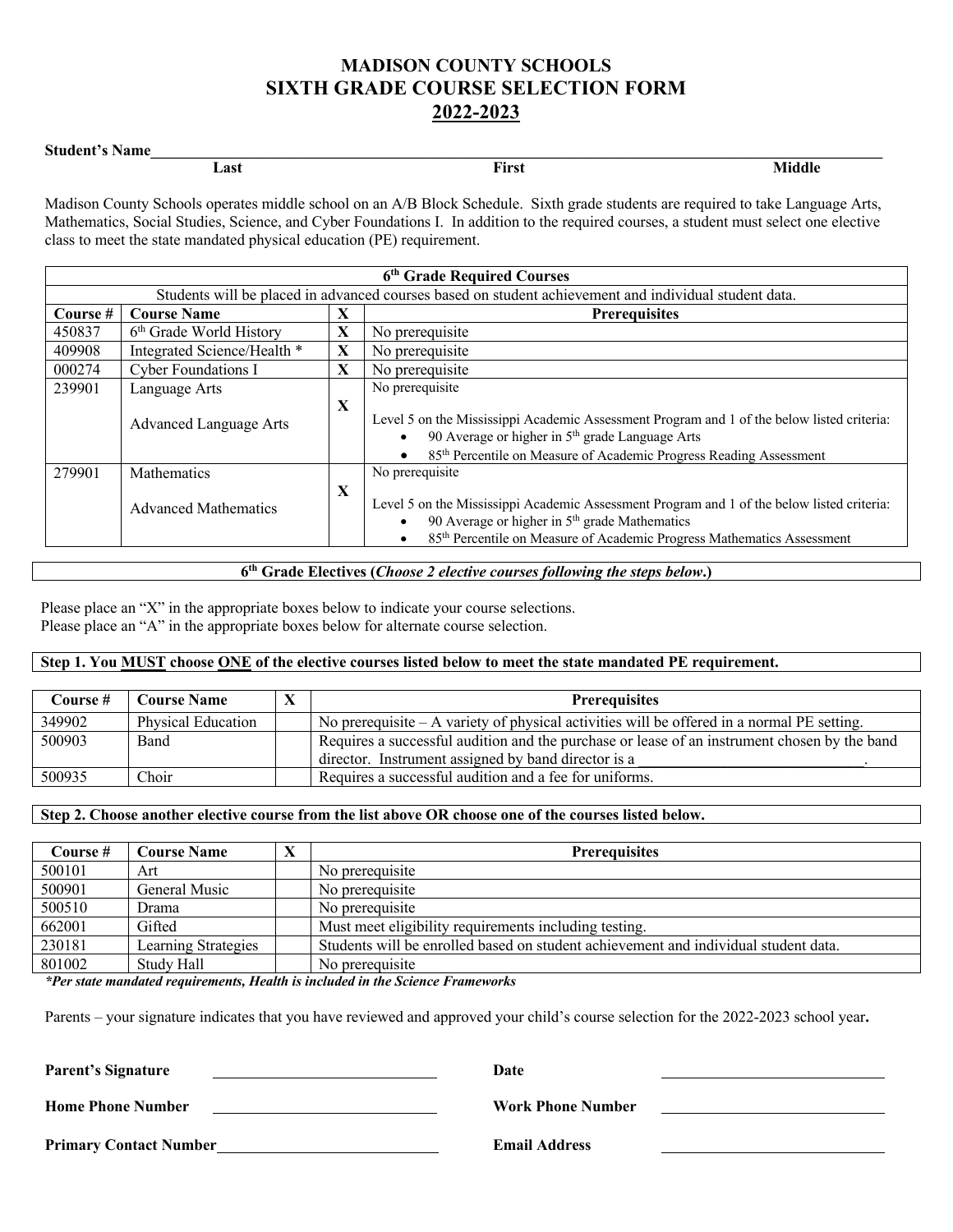## **MADISON COUNTY SCHOOLS SEVENTH GRADE COURSE SELECTION FORM 2022-2023**

**Student's Name\_\_\_\_\_\_\_\_\_\_\_\_\_\_\_\_\_\_\_\_\_\_\_\_\_\_\_\_\_\_\_\_\_\_\_\_\_\_\_\_\_\_\_\_\_\_\_\_\_\_\_\_\_\_\_\_\_\_\_\_\_\_\_\_\_\_\_\_\_\_\_\_\_\_\_\_\_\_\_\_\_\_\_\_\_\_\_\_\_\_\_\_\_\_ Last First Middle** Madison County Schools operates middle school on an A/B Block Schedule. Seventh grade students are required to take Language Arts, Mathematics, Social Studies, Science and ICT II. In addition to the required courses, a student must take one elective to meet the state mandated PE requirement and one additional full-year or two semester-long electives.

|          | 7 <sup>th</sup> Grade Required Courses                                                                |              |                                                                                                                                                                                                                                                                      |  |  |  |  |
|----------|-------------------------------------------------------------------------------------------------------|--------------|----------------------------------------------------------------------------------------------------------------------------------------------------------------------------------------------------------------------------------------------------------------------|--|--|--|--|
|          | Students will be placed in advanced courses based on student achievement and individual student data. |              |                                                                                                                                                                                                                                                                      |  |  |  |  |
| Course # | <b>Course Name</b><br>X<br><b>Prerequisites</b>                                                       |              |                                                                                                                                                                                                                                                                      |  |  |  |  |
| 450705   | Mississippi Studies***                                                                                | X            | No prerequisite                                                                                                                                                                                                                                                      |  |  |  |  |
| 450704   | World Geography***                                                                                    | X            | No prerequisite                                                                                                                                                                                                                                                      |  |  |  |  |
| 409907   | Integrated Science/Health*                                                                            | X            | No prerequisite                                                                                                                                                                                                                                                      |  |  |  |  |
| 110147   | Cyber Foundations II**                                                                                | X            | <b>Cyber Foundations I</b>                                                                                                                                                                                                                                           |  |  |  |  |
| 230101   | Language Arts                                                                                         |              | No prerequisite                                                                                                                                                                                                                                                      |  |  |  |  |
|          | <b>Advanced Language Arts</b>                                                                         | $\mathbf{X}$ | Level 5 on the Mississippi Academic Assessment Program and 1 of the below listed<br>criteria:<br>90 Average of higher in 6 <sup>th</sup> grade Advanced Language Arts<br>$\bullet$<br>85 <sup>th</sup> Percentile on Measure of Academic Progress Reading Assessment |  |  |  |  |
| 270101   | Mathematics                                                                                           |              | No prerequisite                                                                                                                                                                                                                                                      |  |  |  |  |
| 270710   | 7 <sup>th</sup> Compacted Math**                                                                      | X            | Level 5 on the Mississippi Academic Assessment Program and 1 of the below listed<br>criteria:<br>90 Average or higher in 6 <sup>th</sup> grade Advanced Math<br>$\bullet$                                                                                            |  |  |  |  |
|          |                                                                                                       |              | 85 <sup>th</sup> Percentile on Measure of Academic Progress Mathematics Assessment<br>$\bullet$                                                                                                                                                                      |  |  |  |  |
| 270721   | 8 <sup>th</sup> Compacted Math / Algebra**                                                            |              | Scale score of 699 on the Mississippi Academic Assessment Program and 1 of the below<br>listed criteria:                                                                                                                                                             |  |  |  |  |
|          |                                                                                                       |              | 95 Average or higher in 6 <sup>th</sup> grade Advanced Math                                                                                                                                                                                                          |  |  |  |  |
|          | 95 <sup>th</sup> Percentile on Measure of Academic Progress Mathematics Assessment                    |              |                                                                                                                                                                                                                                                                      |  |  |  |  |

**7th Grade Elective Courses** *(Choose 2 elective courses following the steps below.)*

Please place an "X" in the appropriate boxes below to indicate your course selections.

Please place an "A" in the appropriate boxes below for alternate course selection.

|            | Step 1. You MUST choose ONE of the courses below to meet the state mandated PE requirement. |   |                                                                                                       |  |  |  |  |
|------------|---------------------------------------------------------------------------------------------|---|-------------------------------------------------------------------------------------------------------|--|--|--|--|
| Course $#$ | <b>Course Name</b>                                                                          | X | <b>Prerequisites</b>                                                                                  |  |  |  |  |
| 340111     | Team Sports                                                                                 |   | This course is for student participating in seasonal athletics. Requires a successful tryout.         |  |  |  |  |
| 340111     | PE                                                                                          |   | No prerequisite – A variety of physical activities will be offered in a normal PE setting.            |  |  |  |  |
| 500903     | Band                                                                                        |   | Requires a successful audition and the purchase or lease of an instrument chosen by the               |  |  |  |  |
|            |                                                                                             |   | band director. Instrument assigned by band director is a                                              |  |  |  |  |
| 500935     | Choir                                                                                       |   | Requires a successful audition and a fee for uniforms.                                                |  |  |  |  |
|            |                                                                                             |   | Step 2. Choose another elective course from the list above OR choose one of the courses listed below. |  |  |  |  |
| Course #   | <b>Course Name</b>                                                                          | X | <b>Prerequisites</b>                                                                                  |  |  |  |  |
| 230181     | Learning Strategies                                                                         |   | Students will be enrolled based on student achievement and individual student data.                   |  |  |  |  |
| 500101     | Art                                                                                         |   | To be determined by individual school                                                                 |  |  |  |  |
| 500901     | General Music                                                                               |   | No prerequisite                                                                                       |  |  |  |  |
| 230420     | Creative Writing                                                                            |   | No prerequisite                                                                                       |  |  |  |  |
| 500510     | Drama                                                                                       |   | No prerequisite                                                                                       |  |  |  |  |
| 662001     | Gifted                                                                                      |   | Must meet eligibility requirements including testing.                                                 |  |  |  |  |
| 801002     | Study Hall                                                                                  |   | No prerequisite                                                                                       |  |  |  |  |

 *\*Per state mandated requirements, Health is included in the Science Frameworks \*\*Earns 1 Carnegie Unit toward Graduation \*\*\*Earns ½ Carnegie Unit toward Graduation*

 *Grades earned in Carnegie Unit bearing courses are calculated in the student's high school grade point average.* 

Parents – Your signature below verifies that you have reviewed and approved your child's course selection for 2022-2023 school year.

**Parent's Signature Date** 

**Home Phone Number Work Phone Number** 

Primary Contact Number **Email Address**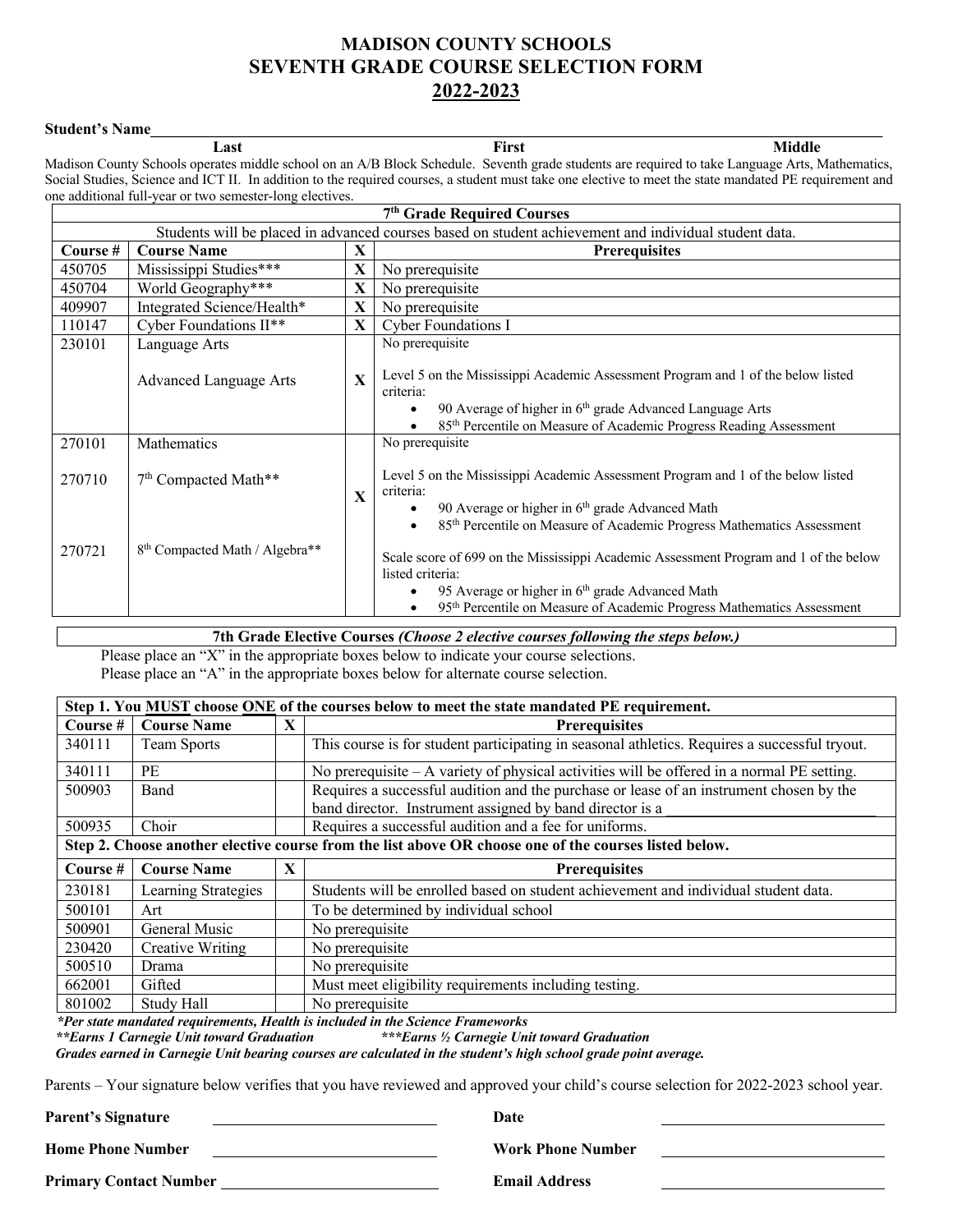# **MADISON COUNTY SCHOOLS EIGHTH GRADE COURSE SELECTION FORM 2022-2023**

**Name of Student\_\_\_\_\_\_\_\_\_\_\_\_\_\_\_\_\_\_\_\_\_\_\_\_\_\_\_\_\_\_\_\_\_\_\_\_\_\_\_\_\_\_\_\_\_\_\_\_\_\_\_\_\_\_\_\_\_\_\_\_\_\_\_\_\_\_\_\_\_\_\_\_\_\_\_\_\_\_\_\_\_\_\_\_\_\_\_\_\_\_\_\_\_\_\_ Last First Middle** Madison County Schools operates middle school on an A/B Block Schedule. Eighth grade students are required to take Language Arts, Mathematics, Social Studies, Science and STEM. In addition to the required courses, a student must take one elective to meet the state mandated physical education (PE) requirement and one additional full-year or two semester-long electives.

| 8 <sup>th</sup> Grade Required Courses                      |                                                                                                       |             |                                                                                                                                                                                                                                            |  |  |  |  |
|-------------------------------------------------------------|-------------------------------------------------------------------------------------------------------|-------------|--------------------------------------------------------------------------------------------------------------------------------------------------------------------------------------------------------------------------------------------|--|--|--|--|
|                                                             | Students will be placed in advanced courses based on student achievement and individual student data. |             |                                                                                                                                                                                                                                            |  |  |  |  |
| Course #<br><b>Course Name</b><br>X<br><b>Prerequisites</b> |                                                                                                       |             |                                                                                                                                                                                                                                            |  |  |  |  |
| 270720                                                      | Mathematics**                                                                                         |             | No prerequisite                                                                                                                                                                                                                            |  |  |  |  |
|                                                             | Advanced 8 <sup>th</sup> Grade Math**                                                                 |             | Level 5 on the Mississippi Academic Assessment Program and completion of $7th$ Grade<br>Compacted Math                                                                                                                                     |  |  |  |  |
| 270721                                                      | 8 <sup>th</sup> Compacted Math/Algebra**                                                              | X           | Scale score of 799 on the Mississippi Academic Assessment Program and completion of $7th$<br>Grade Compacted Math                                                                                                                          |  |  |  |  |
| 270408                                                      | Geometry**                                                                                            |             | Algebra I                                                                                                                                                                                                                                  |  |  |  |  |
| 450804                                                      | 8 <sup>th</sup> Grade U.S. History to 1877                                                            | X           | No prerequisite                                                                                                                                                                                                                            |  |  |  |  |
| 409909                                                      | Integrated Science/Health*                                                                            |             | No prerequisite                                                                                                                                                                                                                            |  |  |  |  |
| 260131                                                      | Biology**                                                                                             | $\mathbf X$ | Level 5 in $7th$ grade ELA and 1 of the below listed criteria:<br>95 average in 7 <sup>th</sup> grade Science<br>90 <sup>th</sup> percentile on Measure of Academic Progress Reading Assessment                                            |  |  |  |  |
| 561055                                                      | Engineering Essentials**                                                                              | X           | <b>Cyber Foundations II</b>                                                                                                                                                                                                                |  |  |  |  |
| 230104                                                      | Language Arts                                                                                         |             | No prerequisite                                                                                                                                                                                                                            |  |  |  |  |
|                                                             | <b>Advanced Language Arts</b>                                                                         | $\mathbf X$ | Level 5 on the Mississippi Academic Assessment Program and 1 of the below listed criteria:<br>90 Average or higher in $7th$ grade Advanced Language Arts<br>85 <sup>th</sup> Percentile on Measure of Academic Progress Reading Assessment |  |  |  |  |

**8th Grade Electives (***Choose 2 elective courses following the steps listed below***.)** Please place an "X" in the appropriate boxes below to indicate your course selections. Please place an "A" in the appropriate boxes below for alternate course selection. **Step 1. You MUST choose ONE of the courses below to meet the state mandated PE requirement. Course # Course Name X Prerequisites** 340111 PE A variety of physical activities will be offered. Cannot be combined with Team Sports. 340111 Team Sports This course is for students participating in seasonal athletics. Requires a successful tryout. 500903 Band Requires a successful audition and the purchase or lease of an instrument chosen by the band director. Instrument assigned by band director is a 500935 Choir Requires a successful audition and a fee for uniforms. **Step 2. Choose another elective course from the list above OR choose one of the courses listed below.** 230181 Learning Strategies Students will be enrolled based on student achievement and individual student data. 500101 Art To be determined by individual school 500901 General Music No prerequisite 230420 Creative Writing | No prerequisite 500510 Drama No prerequisite 662001 Gifted Must meet eligibility requirements including testing. 801002 Study Hall No prerequisite 160933 Spanish\*\* Must have a minimum grade of 80 in  $7<sup>th</sup>$  Grade Language Arts

*\*Per state mandated requirements, Health is included in the Science Frameworks \*\* Earns 1 Carnegie Unit toward Graduation Grades earned in Carnegie Unit bearing courses are calculated in the student's high school grade point average.* 

Parents – Your signature below verifies that you have reviewed and approved your child's course selection for the 2022-2023 school year.

**Parent's Signature Date** Date

**Home Phone Number Work Phone Number**

**Primary Contact Number Email Address Email Address Email Address Email Address**